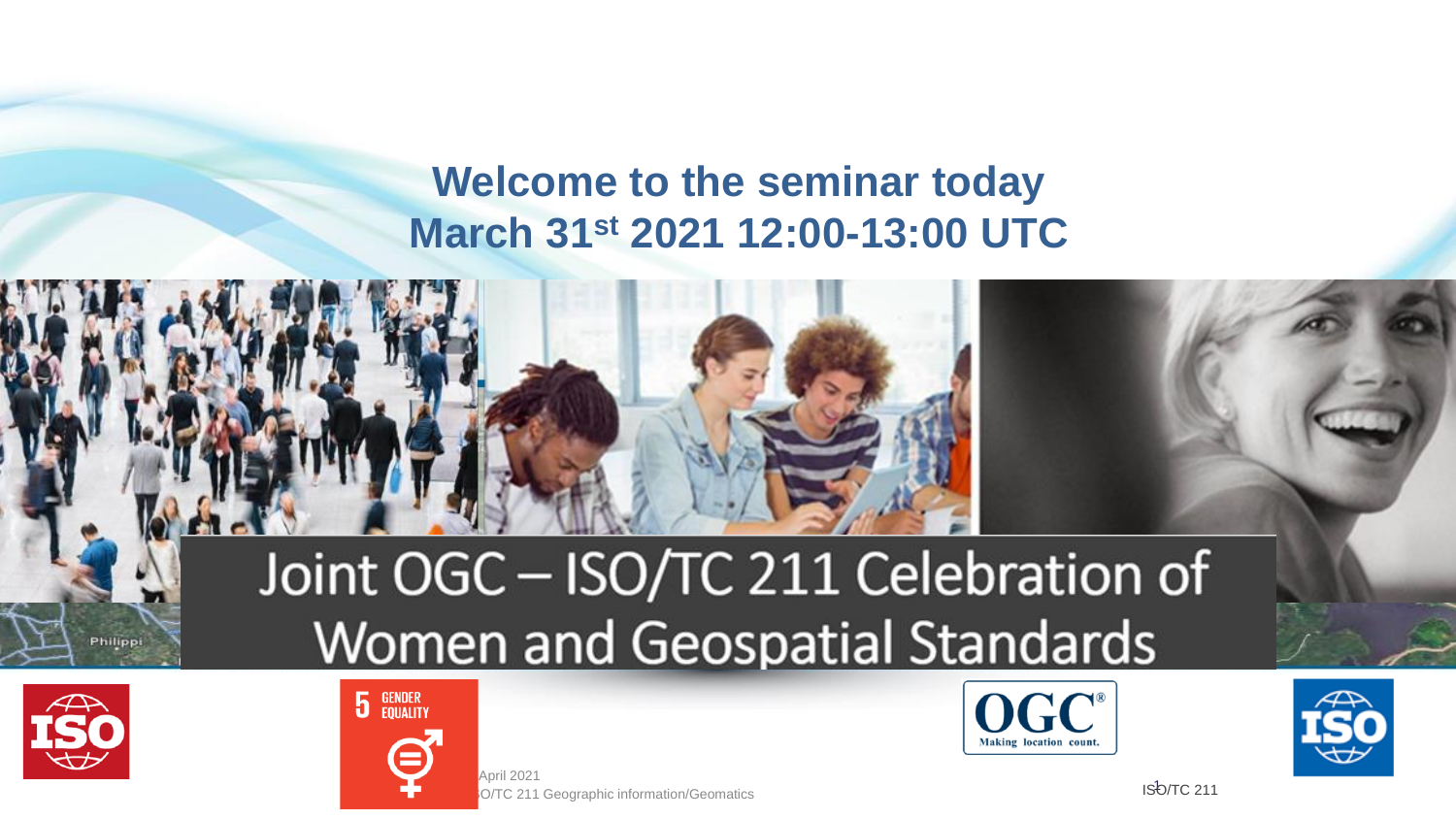Before we start

Please use the chat for any questions for the presenters. We will try to address some of these

Please also mute your microphone, and turn off your video (unless speaker)

This seminar is recorded



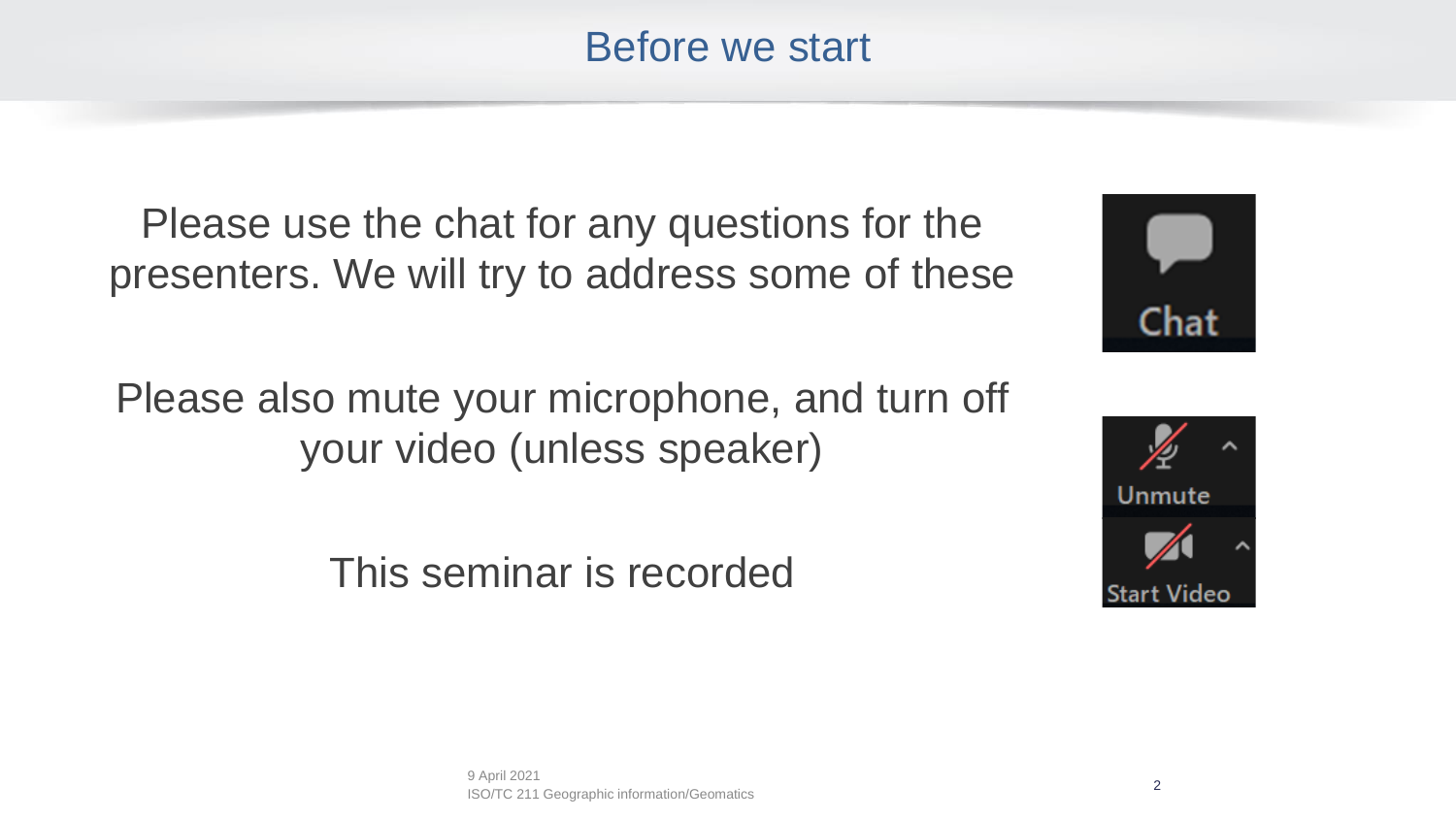## Contributors and speakers

**Ms. Agneta Engberg**, Chair, ISO/TC 211 Geographic Information/ Geomatics – *Introduction*

• **Dr. Nadine Alameh**, CEO, Open Geospatial Consortium (OGC)

*- A personal journey to standards*

• **Dr. Linda van den Brink**, Standards expert, Geonovum

- *Spatial data on the Web: Next generation standardization*

• **Ms. Karin Lindmark**, Section manager, Swedish Institute for Standards (SIS)

*- ISO initiative on gender responsive standards*

• **Dr. Serena Coetzee**, Professor, University of Pretoria

*- Long walk to an International Standard*

#### **Ms. Christine Allansson**, SIS, ISO/TC 211 Secretariat - *Contact and support*

<https://committee.iso.org/sites/tc211/home/standards-in-action/news/2021-03-08-joint-ogc--isotc-211.html>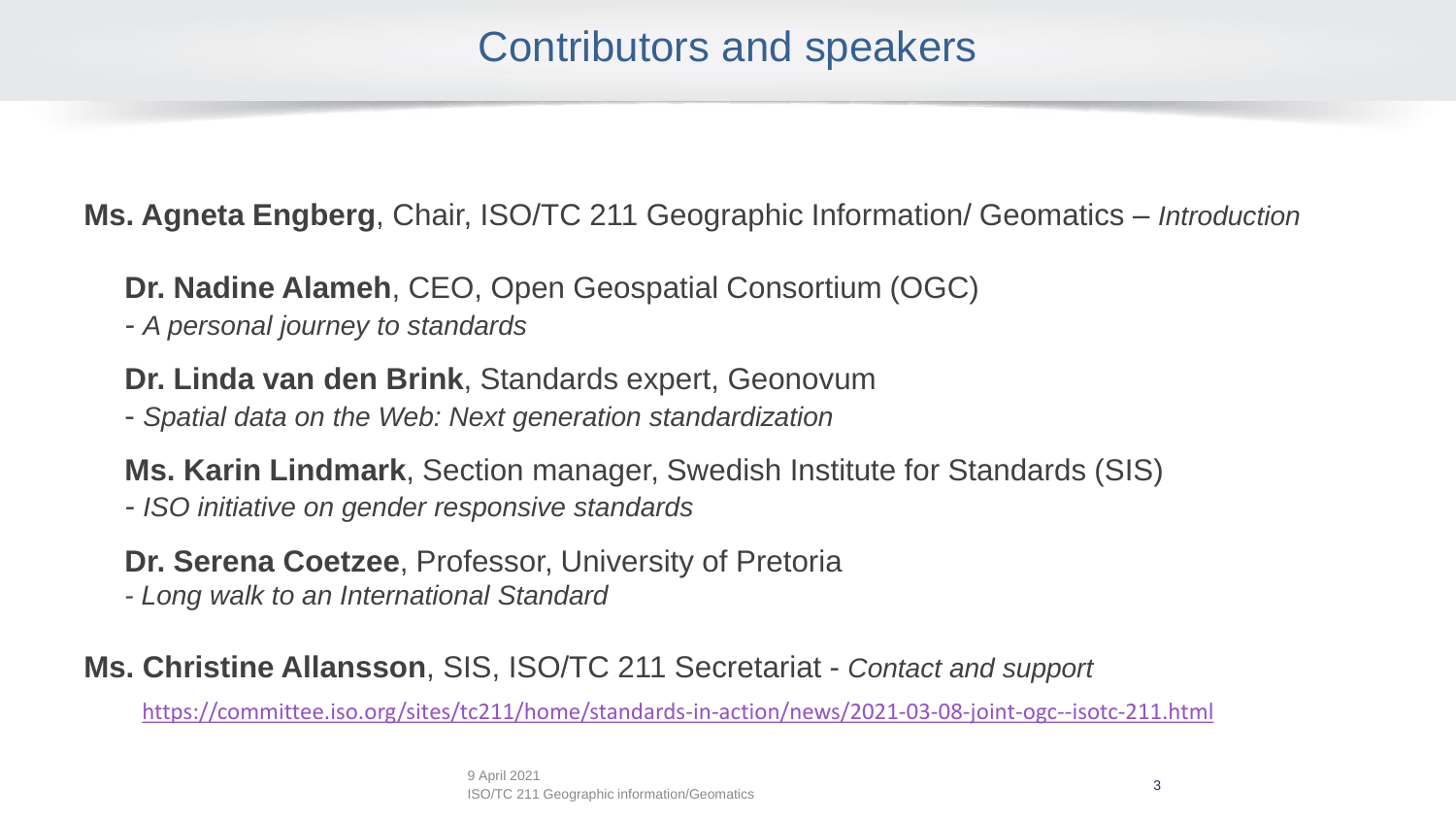# A final message (summary & quotes, updated after the session)

#### **Yes, geospatial standardization is exciting!!**

- Geospatial is everywhere, and has a positive impact on the world
- "I meet exciting people, organizations, cultures, languages, and am easily connected online"
- Standards & standardization are exciting
- "This is my interest and passion"

#### **Self-empowerment, people skills**

- "I am here because of the choices I made"
- Who is your role model or superhero?
- Standardization needs both tech skills and people skills
- Focus is on consensus, to find the unifying goal, the core problem
- Women are natural leaders, good at connecting

#### **Gender responsiveness, inclusiveness**

- Geospatial data may be neutral, but does the use of geospatial data differ between men and women? Travel behavior etc?
- Is the standardization process and environment attractive to all? Does the language exclude women/ new people?
- Participation should reflect the society, gender includes women and men
- We need to raise awareness, and we slowly change the world. It is all about inclusiveness

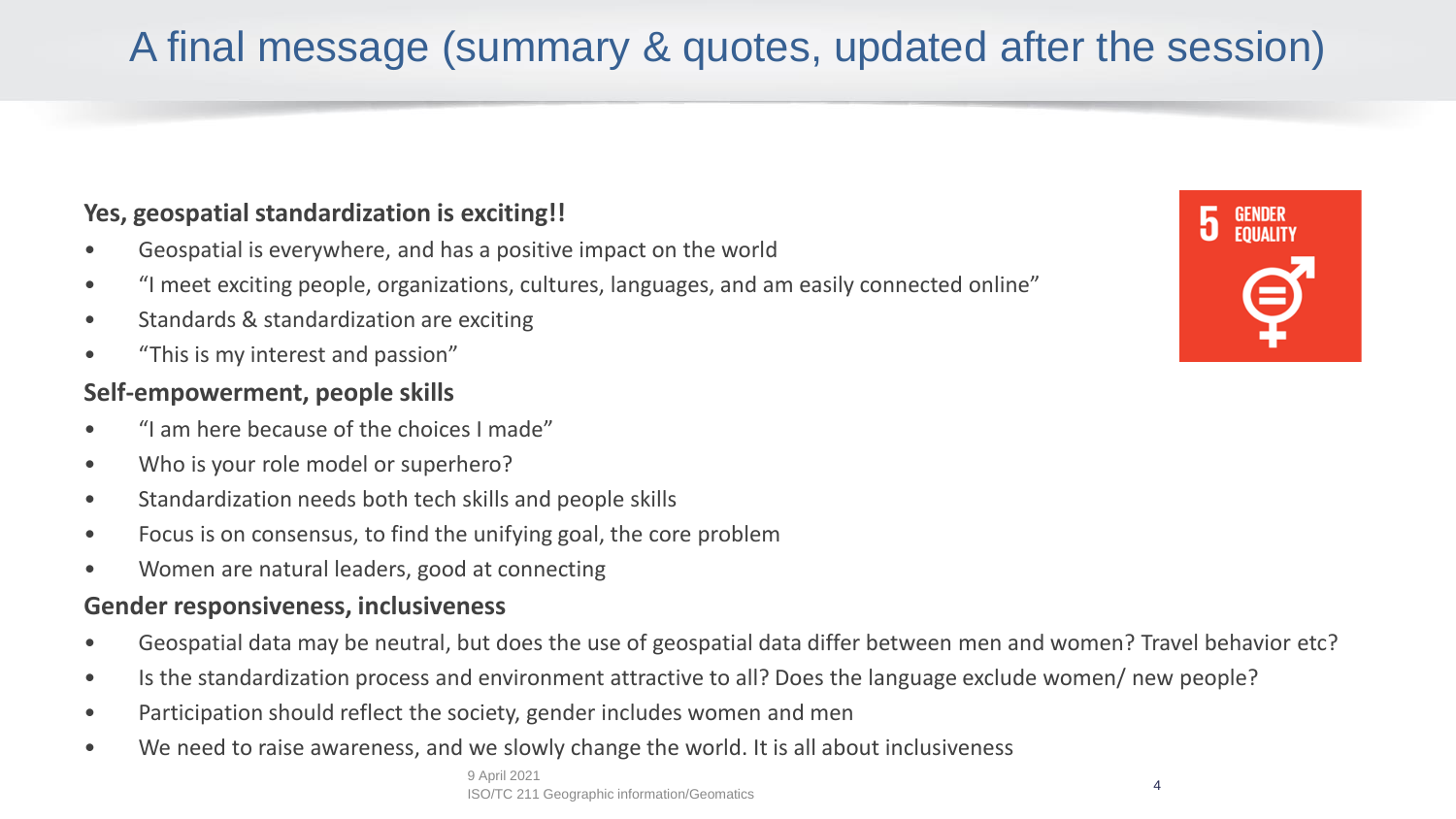

Thanks to all the speakers, to SIS for the support, and to the audience for your attention.

Presentation and recording will be made available.

Keep yourself updated at <https://committee.iso.org/home/tc211>

[www.ogc.org](http://www.ogc.org/)